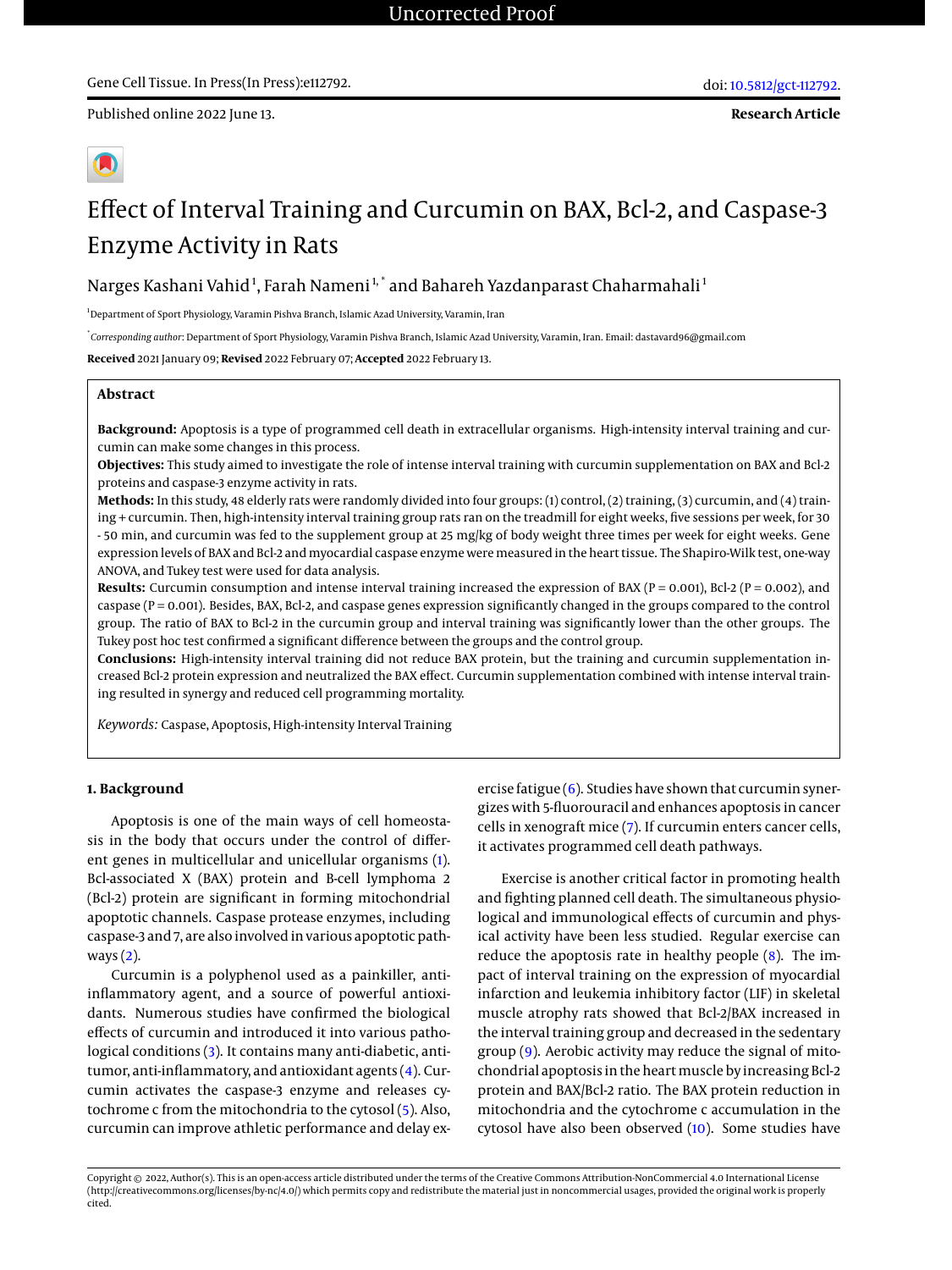shown that cardiac receptors associated with the obesityassociated apoptosis pathway are activated by exercise. Mitochondrial pathway-dependent apoptosis also decreases with an increase in Bcl-2 and a decrease in BAX and caspase-9 [\(11\)](#page-5-10). The effects of endurance training on caspase-3 and 9 proteins have been investigated in the tumor tissue of rats with breast cancer [\(12\)](#page-5-11).

The curcumin consumption at doses of 150 - 1500 mg per day before and during exercise and up to 72 h after exercise could reduce the inflammation caused by physical activity and improve performance. In addition, it appears that humans can tolerate high doses of curcumin without side effects [\(13\)](#page-5-12). Also, curcumin reduced muscle pain compared to the placebo and decreased post-exercise inflammatory responses without adverse effects. However, it has been reported not to affect TAC, TNF-α, and MDA. Research on curcumin and its mechanical effects on muscle recovery have not yet been performed [\(14\)](#page-5-13). Nevertheless, the effects of curcumin on inflammatory factors, muscle injury, and exercise training have been investigated in sedentary individuals [\(15\)](#page-5-14).

#### **2. Objectives**

The role of curcumin and other supplements has been investigated in apoptosis and its indicators. Most research on curcumin and exercise has been conducted in the recovery period, focusing on inflammatory, oxidative, cancer, and human factors. However, this study addresses the simultaneous effects of curcumin supplementation and intense interval training, as the physiological changes caused by physical activity can affect the immune system. The antioxidant effects of curcumin are another intervention. Therefore, this study aimed to investigate the effects of intense interval training and curcumin consumption on some indicators of apoptosis and caspase-3 in female rats.

### **3. Methods**

#### *3.1. Groups*

In this experimental study, the statistical population included 45 elderly female Wistar rats. Rats were obtained from the Pasteur Institute and housed in the University Laboratory Animal House. Then, 28mice were randomly selected as a statistical sample. Rats were randomly divided into four groups (control, high-intensity interval training, curcumin, and high-intensity interval training + curcumin). Water was freely available in a 500ml bottle for the laboratory animals [\(16\)](#page-6-0). Rats were kept in separate polycarbonate cages with 20  $\times$  27  $\times$  47 cm dimensions. The ambient temperature was set at 22  $\pm$  1.4°C, the light cycle at 12:12

h, and the humidity at 55  $\pm$  0.6%. Rats were fed with foods produced by the Pars-Iran Company Animal Feed Production Center. Also, the water required for each animal was provided in 500 mL bottles for laboratory animals. All research stages were carried out as per the ethical principles of working with animals.

#### *3.2. Exercise Protocol*

The training groups were adapted to a rodent treadmill for one week before the start of the protocol [\(17\)](#page-6-1). The training groups were trained five minutes per day for five days before starting the research protocol to get acquainted with the treadmill. The training program consisted of three sessions per week for six weeks. Each session comprised 10 sets of one-minute activity with 75% intensity for the HIIT group (High-intensity interval training) and two minutes of rest between sets, which started at a speed of 14 meters per minute in the first week. In the following weeks, 2meters perminute was added to the speed. Until it reached a maximum of 28 meters per minute in the eighth week. Also, five minutes before and after the training, the animals were provided with warming and cooling.

#### *3.3. Supplementation*

Curcumin (25 mg) was given to the curcumin and curcumin-training groups by gavage three days a week [\(18\)](#page-6-2). Eight weeks after the study, all animals with the same conditions followed 13 h fasting, and 48 h after the last training session, they were anesthetized by intraperitoneal injection of ketamine and xylosine to take a sample of heart tissue. The tissue levels of variables were measured using the Western blot method [\(19\)](#page-6-3).

### *3.4. Tissue Sampling and Laboratory Measurements*

Six weeks after the study, all rats with the same conditions, after 13 hours of fasting and 48 hours of the last training session, were anesthetized with ketamine (60 mg per kg body weight) and xylosine (5 mg per kg body weight) intra-peritoneal with a ratio of 5 to 2. Samples of heart tissue were taken and frozen at -70°C. The tissue levels of variables were measured using the Western blot method [\(19\)](#page-6-3). We first cut the heart tissue into small pieces in Western blot analysis and homogenized them. This step was performed in the Radio Immunoprecipitation Assay and a protease inhibitor buffer (phenyl-methylsulfonyl fluoride) (complete cocktail tablet, Roche Applied Science, Mannheim, Germany). The supernatant was collected using centrifugation at 12,000 rpm for 20 min. Protein concentrations were determined using BCA (bicinchoninic acid), a protein assay kit. The isolated protein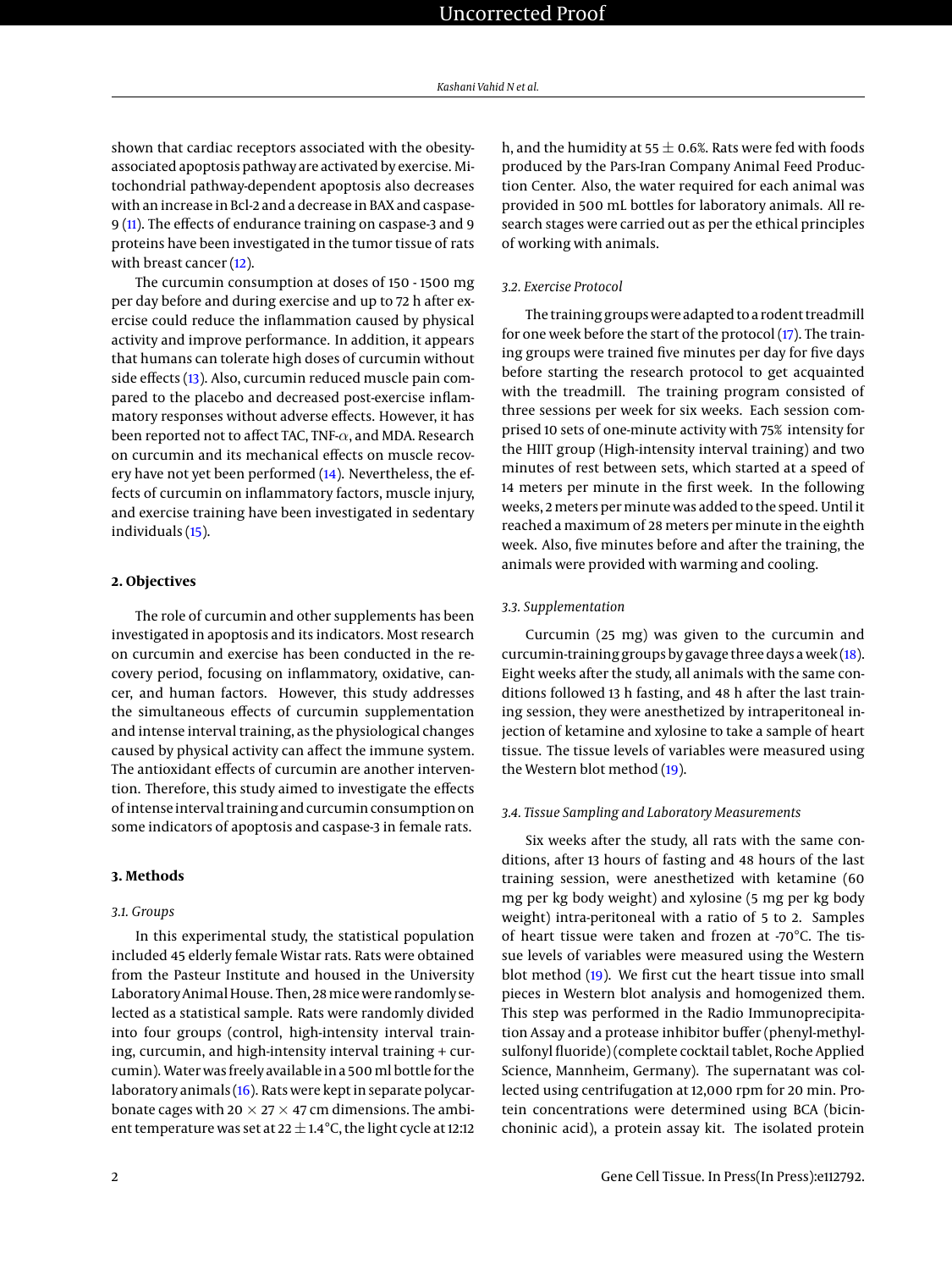was loaded and isolated by SDS polyacrylamide gel electrophoresis (sodium dodecyl sulfate), and dissolved proteins were transferred to PVDF (polyvinyl difluoride) membranes. The membranes were blocked with 5% skim milk in tris buffer salt and incubated at 4°C overnight with different primary antibodies. After washing three times with Tween-20 saline buffer, the membranes were proportional to the secondary antibodies (1:12,000) and incubated for 1.5 h.

The next step was to measure changes in BAX, Bcl-2, caspase-3 enzyme activity, and BAX/Bcl-2 ratio. Devices were used to process the data and indicate whether the cells underwent apoptosis or not.

#### *3.5. Statistical Analysis*

The normal distribution of data was assessed using the Shapiro-Wilk test, and the homogeneity of variances using the Levin test. Significant changes in variables were determined using ANOVA and the Tukey post hoc test ( $P \le 0.05$ ).

#### **4. Results**

Mean changes in caspase-3, BAX, and Bcl-2 protein expression were determined as the mean and standard deviation. The Shapiro-Wilk test was normal. The Leven test confirmed the homogeneity of variances.

The results showed that caspase-3 had the highest increase in the intense interval training and intense interval training + curcumin groups. One-way ANOVA evaluated the difference between the mean caspase-3 values. According to the test results, the expression of caspase-3 protein was significantly different between the groups. The Tukey post hoc test confirmed a significant increase in the three experimental groups compared to the control group [\(Fig](#page-3-0)[ure 1\)](#page-3-0).

The results showed that BAX had the highest increase in the intense interval training + curcumin and intense interval training groups. One-way ANOVA ( $P = 0.001$ ) evaluated changes in BAX protein expression. According to the test results, the BAX protein expression was significantly different between the groups. Tukey post hoc test confirmed a significant decrease in exercise + curcumin and curcumin groups compared with the control and exercise groups. [\(Figure 2\)](#page-3-1).

The results showed that Bcl-2 had the highest increase in the intense interval training and intense interval training + curcumin groups. One-way ANOVA ( $P = 0.002$ ) evaluated the differences between the means of Bcl-2. According to the test results, the Bcl-2 protein expression was significantly different between the groups. The Tukey post hoc test confirmed a significant increase between the experi-mental groups compared to the control group. [\(Figure 3\)](#page-4-0).

The results showed that the BAX to Bcl-2 ratio had the highest decrease in the intense interval training + curcumin and intense interval training groups. The ratio of BAX to Bcl-2 was significantly different between the groups. The Tukey post hoc test confirmed the significant difference between all groups and the control group [\(Figure 4\)](#page-4-1).

# **5. Discussion**

The results showed that the expression of BAX proapoptotic protein decreased in the interval trainingcurcumin supplement and curcumin supplement groups, but the anti-apoptotic protein Bcl-2 increased. This study showed that HIIT was an essential factor in the induction of apoptosis, and the expression of Bax, Bcl-2, and caspase-3 increased during HIIT. The ratio of BAX to Bcl-2 was lower in the supplement + exercise group than in the other groups, indicating a direct effect of the two independent variables. The ratio of BAX to Bcl-2 decreased. Apoptosis limits tissue damage and induces direct signals for adaptation induced by mediators such as reactive oxygen species, cytokines, and hormones.

Exercise creates physiological stress and induces adaptive responses. This confirms the decrease in apoptosis in the exercise + curcumin supplement group. Physical activity stimulates the apoptotic pathways and affects the balance between the release of free radicals and the antioxidant defense mechanism. Reactive oxygen species also affect apoptotic pathways. However, training and curcumin reduced this interaction. One of the possibilities of these changes is the direct prevention of apoptosis due to exercise protocol and curcumin supplementation. Interval training and supplementation can increase heart rate and blood lactate threshold level, improve body composition, and decrease fat percentage. Also, increased stimulation of the sarcoplasmic reticulum and contractile pumps in the mitochondrial membrane makes molecular changes, consistent with the results of Siddighi's research. Maintaining homeostasis and oxidative compatibility can reduce apoptosis. Of course, Sedighi et al. used endurance training to assess cardiac apoptosis. The tissue studied and the length of the training period are the reasons for the similarity of the results of the two studies [\(20\)](#page-6-4). Exercise duration and curcumin use can significantly increase Bcl-2 and BAX levels and the BAX/ Bcl-2 ratio depending on the exercise intensity.

In addition, the combination of exercise and curcumin had an antagonistic effect. Chiu et al. studied breast cancer and apoptotic agents and obtained different results [\(21\)](#page-6-5). The study of Safarzadeh Gargari et al. also showed that the expression of proteins and their ratio were not significantly different from the control group. In their study,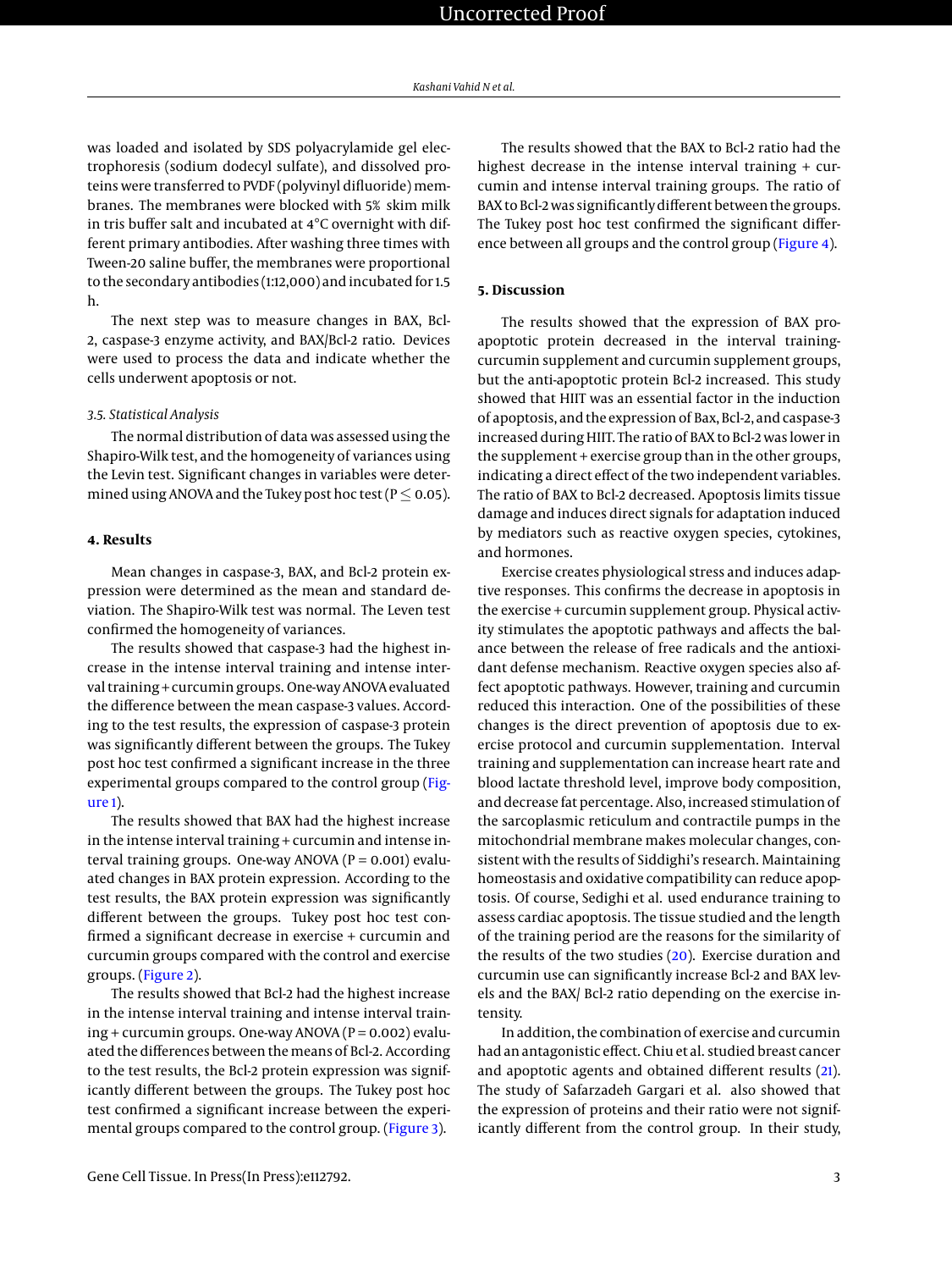# Uncorrected Proof



<span id="page-3-0"></span>

<span id="page-3-1"></span>**Figure 1.** Caspase-3 expression levels in four research groups. \*Significant increases compared to the control group at P  $\leq$  0.05.



**Figure 2.** BAX expression levels in four research groups. #Significant increases compared to the control group at P ≤ 0.05. \*Significant decreases curcumin group to another<br>group at P ≤ 0.05.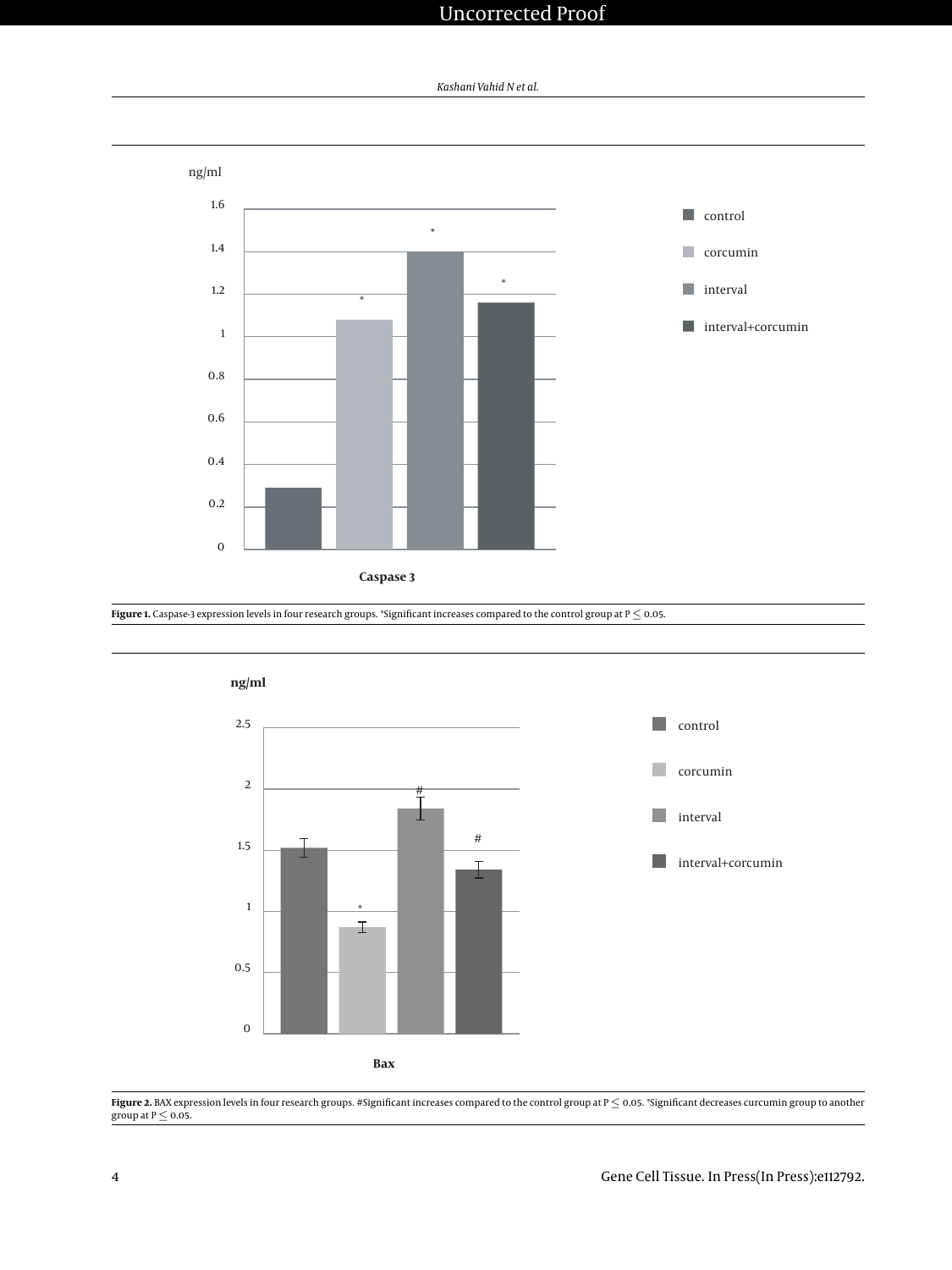# Uncorrected Proof



<span id="page-4-0"></span>

<span id="page-4-1"></span>

**Figure 4.** Bax/Bcl-2 expression levels in four research groups. #Significant decreases compared to the control group at P ≤ 0.05.

hydrogen peroxide injection into the tissue was much stronger than endurance training, and apoptosis was not stopped [\(22\)](#page-6-6). In the study of Karimi et al., the expression of BAX and Bcl-2 genes did not change significantly, but caspase-3 activity showed a significant increase in the liver

of diabetic rats before and after treatment with aqueous garlic extract. The discrepancy between the results seems to be due to the use of garlic supplements and sampled tissue [\(23,](#page-6-7) [24\)](#page-6-8). The main reason for the alignment of the results is the direct and potential impact of exercise and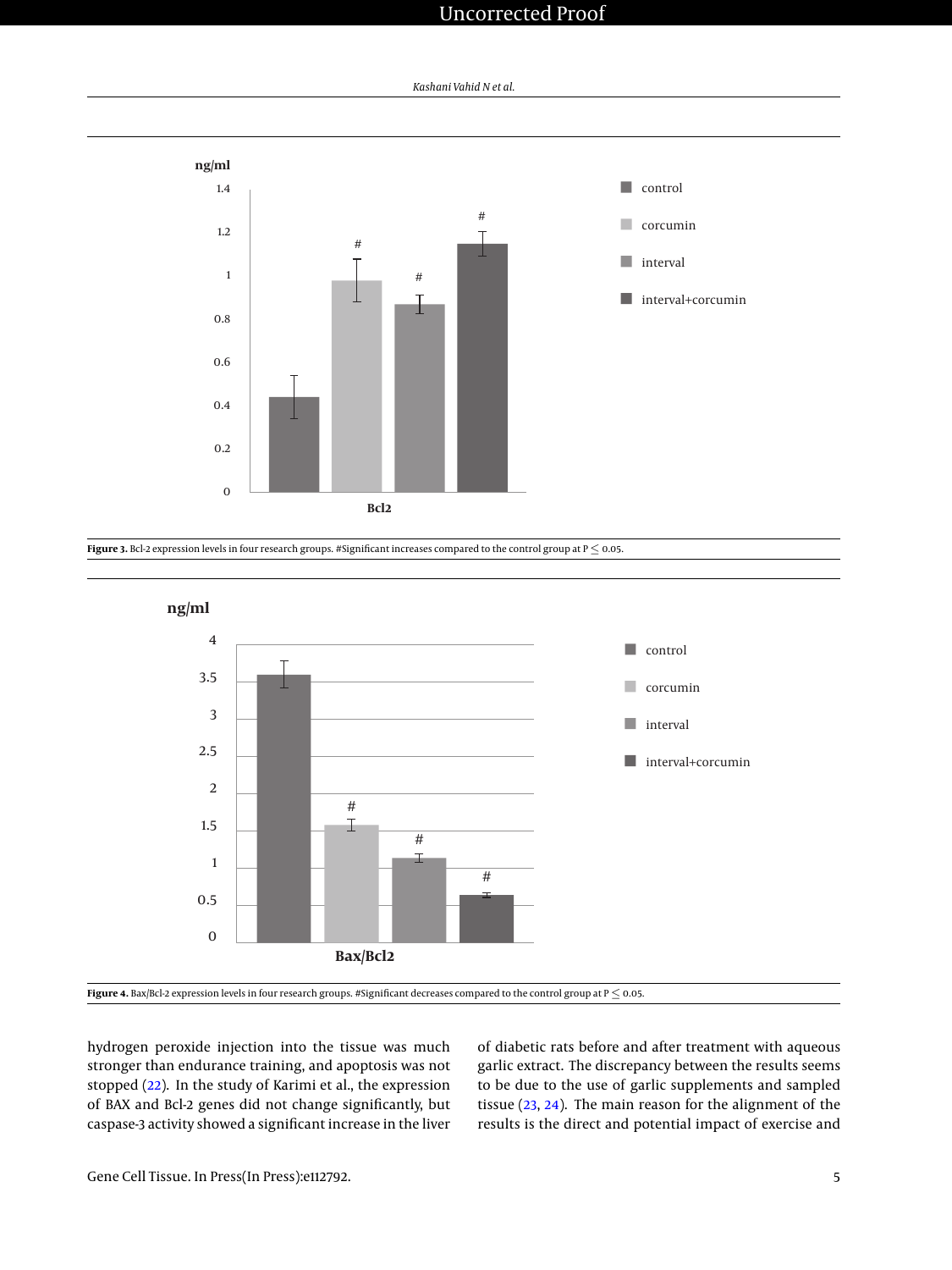matched texture.

Severe oxidative stress destabilizes mitochondrial membrane homeostasis, stimulates the formation of permeable pores of mitochondrial membranes, and releases pre-apoptotic agents such as cytochrome c. Exercise can have the opposite effect and reduce pro-apoptotic genes by increasing antioxidant capacity and modulating stress [\(25\)](#page-6-9). Intense exercise triggers an inflammatory response, and taking supplements can be effective too. Intense activity, unlike moderate aerobic activity, causes DNA to fragment and caspase cascades to begin [\(26\)](#page-6-10). Flavonoid and cerebroside compounds in curcumin supplementation can reduce these effects. In this study, HIIT reduced the expression of pro-apoptotic genes by increasing antioxidant capacity and modulating oxidative stress [\(14\)](#page-5-13). Therefore, training and curcumin supplementation prevented the increase of caspase-3 expression, while apoptosis was reduced due to the compatibility of training and supplementation.

# *5.1. Conclusions*

High-intensity interval training did not affect reducing BAX protein. However, training and curcumin supplementation increased the expression of Bcl-2 protein, and this ratio has been able to reduce the effect of BAX. Therefore, curcumin supplementation and intermittent exercise can reduce cell apoptosis and programmed cell death.

### **Footnotes**

**Authors' Contribution:** Study concept and design: NK, FN, and BY; acquisition of data: FN; analysis and interpretation of data: NK, FN, and BY; drafting of the manuscript: NK, FN, and BY; critical revision of the manuscript for important intellectual content: FN; statistical analysis: FN and NK; administrative, technical, and material support: NK; study supervision: FN.

**Clinical Trial Registration Code:** Researchers received introduction letters from the Varamin Pishva Branch of Islamic Azad University with code IR.IAU.VARAMIN.REC.1398.009.

**Conflict of Interests:** There is no conflict of interest.

**Data Reproducibility:** It was not declared by the authors. **Ethical Approval:** IR.IAU.VARAMIN.REC.1398.009. Link: ethics.research.ac.ir/EthicsProposalView.php?id=71209 **Funding/Support:** There is no funding/support.

#### **References**

<span id="page-5-0"></span>1. Russo V, Candeloro P, Malara N, Perozziello G, Iannone M, Scicchitano M, et al. Key Role of Cytochrome C for Apoptosis Detection Using Raman Microimaging in an Animal Model of Brain Ischemia with Insulin Treatment. *Appl Spectrosc*. 2019;**73**(10):1208–17. doi: [10.1177/0003702819858671.](http://dx.doi.org/10.1177/0003702819858671) [PubMed: [31219322\]](http://www.ncbi.nlm.nih.gov/pubmed/31219322).

- <span id="page-5-1"></span>2. Jafari A, Pourrazi H, Nikookheslat S, Baradaran B. Effect of Exercise Training on Bcl-2 and Bax Gene Expression in the Rat Heart. *Gene Cell Tissue*. 2015;**2**(4). doi: [10.17795/gct-32833.](http://dx.doi.org/10.17795/gct-32833)
- <span id="page-5-2"></span>3. Aktas C, Kanter M, Kocak Z. Antiapoptotic and proliferative activity of curcumin on ovarian follicles in mice exposed to whole body ionizing radiation. *Toxicol Ind Health*. 2012;**28**(9):852–63. doi: [10.1177/0748233711425080.](http://dx.doi.org/10.1177/0748233711425080) [PubMed: [22075690\]](http://www.ncbi.nlm.nih.gov/pubmed/22075690).
- <span id="page-5-3"></span>4. Zhao L, Gu Q, Xiang L, Dong X, Li H, Ni J, et al. Curcumin inhibits apoptosis by modulating Bax/Bcl-2 expression and alleviates oxidative stress in testes of streptozotocin-induced diabetic rats. *Ther Clin Risk Manag*. 2017;**13**:1099–105. doi: [10.2147/TCRM.S141738.](http://dx.doi.org/10.2147/TCRM.S141738) [PubMed: [28894373\]](http://www.ncbi.nlm.nih.gov/pubmed/28894373). [PubMed Central: [PMC5584885\]](https://www.ncbi.nlm.nih.gov/pmc/articles/PMC5584885).
- <span id="page-5-4"></span>5. Zhu L, Han MB, Gao Y, Wang H, Dai L, Wen Y, et al. Curcumin triggers apoptosis via upregulation of Bax/Bcl-2 ratio and caspase activation in SW872 human adipocytes. *Mol Med Rep*. 2015;**12**(1):1151–6. doi: [10.3892/mmr.2015.3450.](http://dx.doi.org/10.3892/mmr.2015.3450) [PubMed: [25760477\]](http://www.ncbi.nlm.nih.gov/pubmed/25760477).
- <span id="page-5-5"></span>6. Hadi A, Pourmasoumi M, Ghaedi E, Sahebkar A. The effect of Curcumin/Turmeric on blood pressure modulation: A systematic review and meta-analysis. *Pharmacol Res*. 2019;**150**:104505. doi: [10.1016/j.phrs.2019.104505.](http://dx.doi.org/10.1016/j.phrs.2019.104505) [PubMed: [31647981\]](http://www.ncbi.nlm.nih.gov/pubmed/31647981).
- <span id="page-5-6"></span>7. Zhang P, Lai ZL, Chen HF, Zhang M, Wang A, Jia T, et al. Curcumin synergizes with 5- fluorouracil by impairing AMPK/ULK1-dependent autophagy, AKT activity and enhancing apoptosis in colon cancer cells with tumor growth inhibition in xenograft mice. *J Exp Clin Cancer Res*. 2017;**36**(1):190. doi: [10.1186/s13046-017-0661-7.](http://dx.doi.org/10.1186/s13046-017-0661-7) [PubMed: [29273065\]](http://www.ncbi.nlm.nih.gov/pubmed/29273065). [PubMed Central: [PMC5741949\]](https://www.ncbi.nlm.nih.gov/pmc/articles/PMC5741949).
- <span id="page-5-7"></span>8. Santana ET, Serra AJ, Silva Junior JA, Bocalini DS, Barauna VG, Krieger JE, et al. Aerobic exercise training induces an anti-apoptotic milieu in myocardial tissue. *Mot Rev Educ*. 2014;**20**(2):233–8. doi: [10.1590/s1980-](http://dx.doi.org/10.1590/s1980-65742014000200015) [65742014000200015.](http://dx.doi.org/10.1590/s1980-65742014000200015)
- <span id="page-5-8"></span>9. Jia D, Cai M, Xi Y, Du S; ZhenjunTian. Interval exercise training increases LIF expression and prevents myocardial infarctioninduced skeletal muscle atrophy in rats. *Life Sci*. 2018;**193**:77–86. doi: [10.1016/j.lfs.2017.12.009.](http://dx.doi.org/10.1016/j.lfs.2017.12.009) [PubMed: [29223542\]](http://www.ncbi.nlm.nih.gov/pubmed/29223542).
- <span id="page-5-9"></span>10. Peterson JM, Bryner RW, Sindler A, Frisbee JC, Alway SE. Mitochondrial apoptotic signaling is elevated in cardiac but not skeletal muscle in the obese Zucker rat and is reduced with aerobic exercise. *J Appl Physiol (1985)*. 2008;**105**(6):1934–43. doi: [10.1152/japplphysiol.00037.2008.](http://dx.doi.org/10.1152/japplphysiol.00037.2008) [PubMed: [18832755\]](http://www.ncbi.nlm.nih.gov/pubmed/18832755). [PubMed Central: [PMC2612474\]](https://www.ncbi.nlm.nih.gov/pmc/articles/PMC2612474).
- <span id="page-5-10"></span>11. Lee SD, Shyu WC, Cheng IS, Kuo CH, Chan YS, Lin YM, et al. Effects of exercise training on cardiac apoptosis in obese rats. *Nutr Metab Cardiovasc Dis*. 2013;**23**(6):566–73. doi: [10.1016/j.numecd.2011.11.002.](http://dx.doi.org/10.1016/j.numecd.2011.11.002) [PubMed: [22402061\]](http://www.ncbi.nlm.nih.gov/pubmed/22402061).
- <span id="page-5-11"></span>12. Kazemi A, Mirza-zade E. The Effect of Endurance Training on Tumor Tissue Levels of Caspase-3 and Caspase-9 in Mice with Breast Cancer. *Iran J Breast Dis*. 2018:32–43. doi: [10.30699/acadpub.ijbd..11.3.32.](http://dx.doi.org/10.30699/acadpub.ijbd..11.3.32)
- <span id="page-5-12"></span>13. Fernandez-Lazaro D, Mielgo-Ayuso J, Seco Calvo J, Cordova Martinez A, Caballero Garcia A, Fernandez-Lazaro CI. Modulation of Exercise-Induced Muscle Damage, Inflammation, and Oxidative Markers by Curcumin Supplementation in a Physically Active Population: A Systematic Review. *Nutrients*. 2020;**12**(2). doi: [10.3390/nu12020501.](http://dx.doi.org/10.3390/nu12020501) [PubMed: [32075287\]](http://www.ncbi.nlm.nih.gov/pubmed/32075287). [PubMed Central: [PMC7071279\]](https://www.ncbi.nlm.nih.gov/pmc/articles/PMC7071279).
- <span id="page-5-13"></span>14. Basham S, Waldman H, Krings B, Lamberth J, Smith J, McAllister M. Effect of Curcumin Supplementation on Exercise-Induced Oxidative Stress, Inflammation, Muscle Damage, and Muscle Soreness. *J Diet Suppl*. 2020;**17**(4):401–14. doi: [10.1080/19390211.2019.1604604.](http://dx.doi.org/10.1080/19390211.2019.1604604) [PubMed: [31025894\]](http://www.ncbi.nlm.nih.gov/pubmed/31025894).
- <span id="page-5-14"></span>15. Dias KA, da Conceicao AR, Oliveira LA, Pereira SMS, Paes SDS, Monte LF, et al. Effects of Curcumin Supplementation on Inflammatory Markers, Muscle Damage, and Sports Performance during Acute Physical Exercise in Sedentary Individuals. *Oxid Med Cell Longev*. 2021;**2021**:9264639. doi: [10.1155/2021/9264639.](http://dx.doi.org/10.1155/2021/9264639) [PubMed: [34659641\]](http://www.ncbi.nlm.nih.gov/pubmed/34659641). [PubMed Central: [PMC8516555\]](https://www.ncbi.nlm.nih.gov/pmc/articles/PMC8516555).